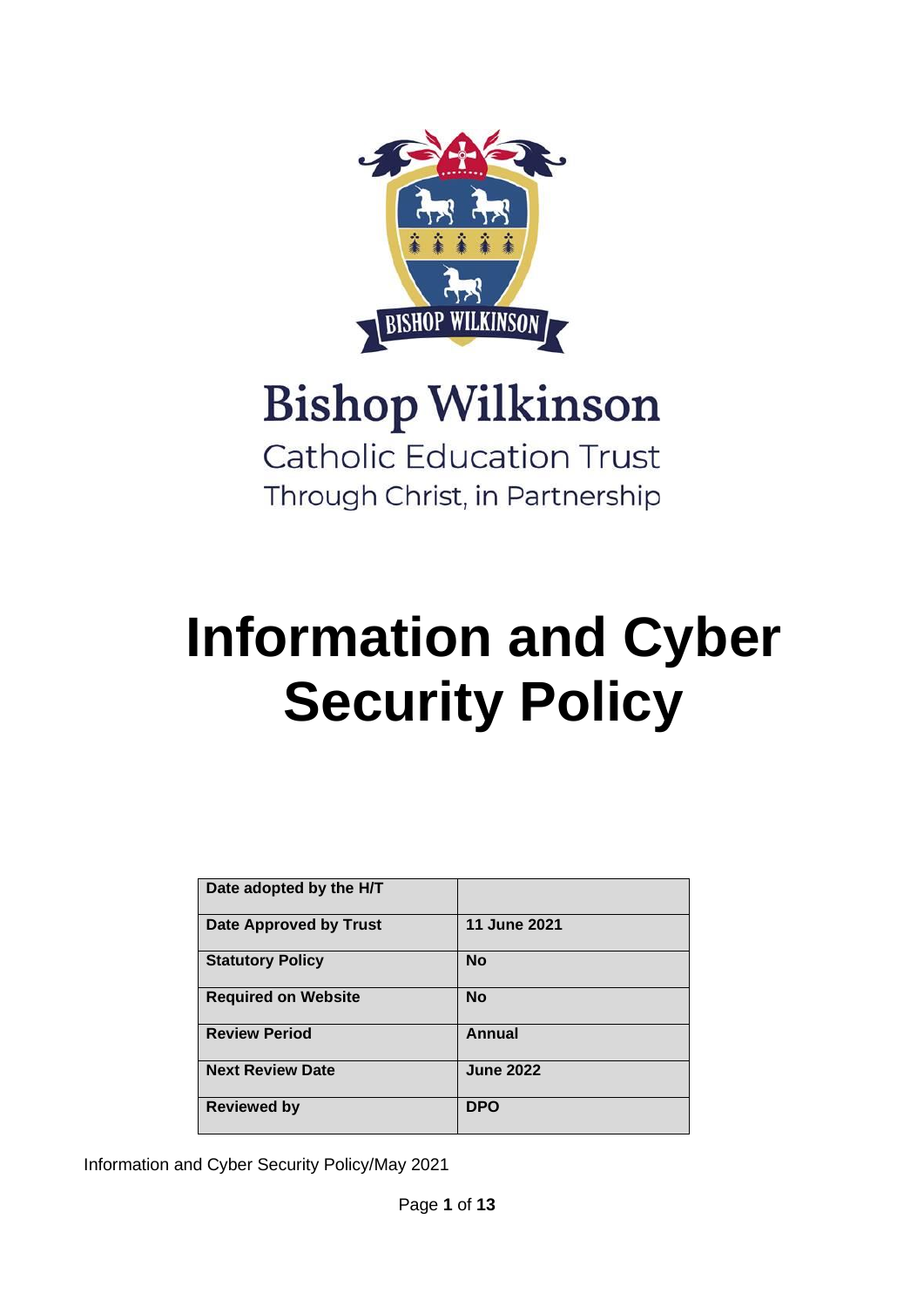# **Table of Contents**

| 3. |  |
|----|--|
| 4. |  |
|    |  |
| 6. |  |
| 7. |  |
| 8. |  |
|    |  |
|    |  |
|    |  |
|    |  |
|    |  |
|    |  |
|    |  |
|    |  |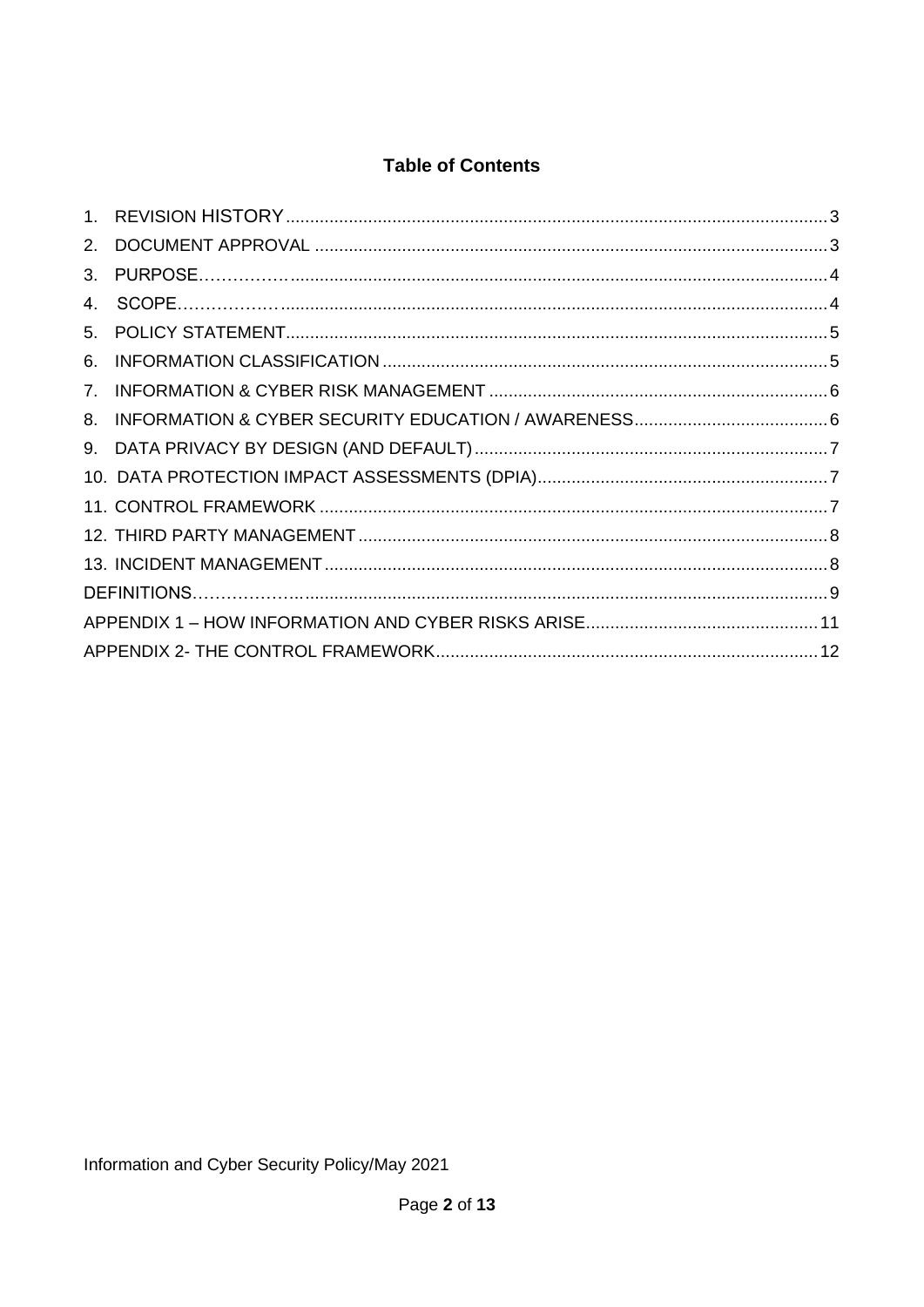# <span id="page-2-0"></span>**1. Revision History**

The below table provides the revision history for this document. Each revision has an associated date, issue number, and description of the changes and/or content. The document revisions appear in descending order, with the most-recent iteration appearing first in the table.

| <b>Date</b> | <b>Version</b> | <b>Description</b>            | <b>Author</b>                |
|-------------|----------------|-------------------------------|------------------------------|
| 18/05/021   | 0.a            | <b>Initial Draft</b>          | Karen Latimer<br>Data2Action |
| 11/06/2021  | 0.b            | <b>Final Approved Version</b> | Jacqui Ridley                |
|             |                |                               |                              |
|             |                |                               |                              |
|             |                |                               |                              |

# <span id="page-2-1"></span>**2. Document Approval**

| <b>Document Name</b>                        | Information and Cyber Security Policy |      |  |
|---------------------------------------------|---------------------------------------|------|--|
| <b>Publication Date</b>                     |                                       |      |  |
| <b>Prepared by</b>                          | Karen Latimer, Data2Action            |      |  |
| <b>Approval</b><br>(Name &<br>Organization) | Name                                  | Sign |  |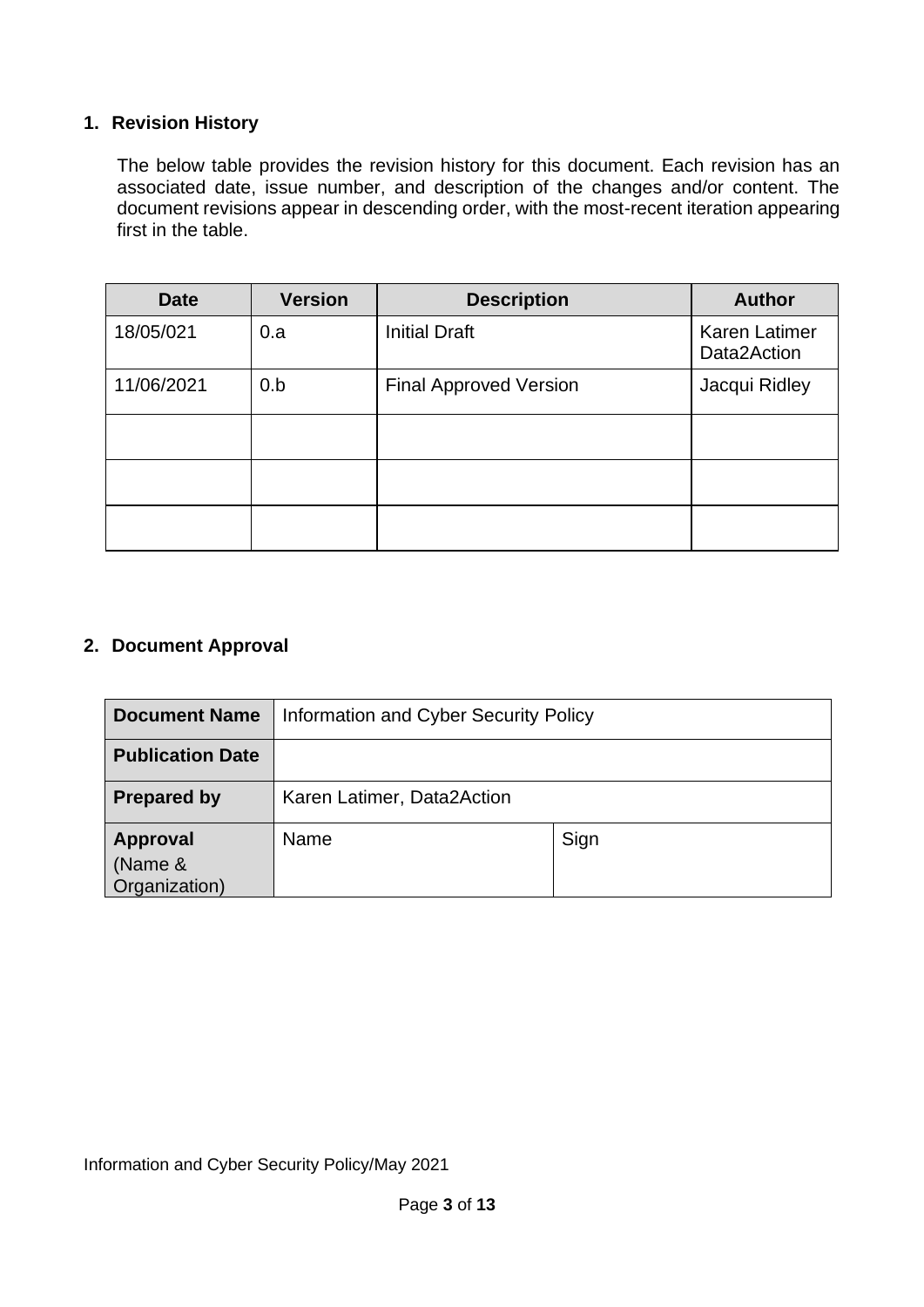# <span id="page-3-0"></span>**3. Purpose**

Information and Cyber Security is about ensuring that the Bishop Wilkinson Catholic Education Trust (the Trust) implements appropriate technical and organisational measures to protect the confidentiality, integrity and availability of all information, in all its forms held by or on behalf of the Trust.

This policy applies to all information, in whatever form relating to the Trust and its associated activities, and to all information handled by the Trust and associated third parties with whom it deals with.

Additional process, standards or procedure documentation may be implemented at a school level to support the minimum requirements outlined within this policy, it should be interpreted such that it has the widest application, to include new and developing technologies and uses, which may not be explicitly referred to.

The Trust has no appetite for any regulatory breaches and will never knowingly / intentionally breach any applicable law or regulation relevant to the conduct of its associated activities. The Trust has a very low risk appetite to breaches of this policy and its subordinate polices, standards and controls and procedures.

# <span id="page-3-1"></span>**4. Scope**

This policy applies to all employees (permanent and temporary), associates, contractors and agents (hereafter referred to as 'individuals') within the Trust and associated schools who process personal data, confidential and sensitive data, wherever it may be stored, processed or transmitted within all areas of the Trust and any third parties working with or on behalf of the Trust.

Information & Cyber Security controls should be proportionate to the risks to ensure the appropriate balance between cost and risk mitigation. It is therefore important for the Trust to set the priorities for Information and Cyber Security as documented within this policy.

These priorities should be focussed on achieving the following objectives for Information Security:

- Protect pupil, parents, employee or any other individual's data from loss or theft or unauthorised changes and respond to breaches effectively.
- Prevent and respond to any organisational interruption caused by Cyber-attack or other malicious or accidental threat event.
- Support wider control objectives through Information & Cyber Security controls (e.g., anti-fraud).
- Protect employee data, the Trusts intellectual property and corporate confidential information.
- Minimise financial loss due to external or internal security breaches.
- Meet regulatory requirements related to Information Security.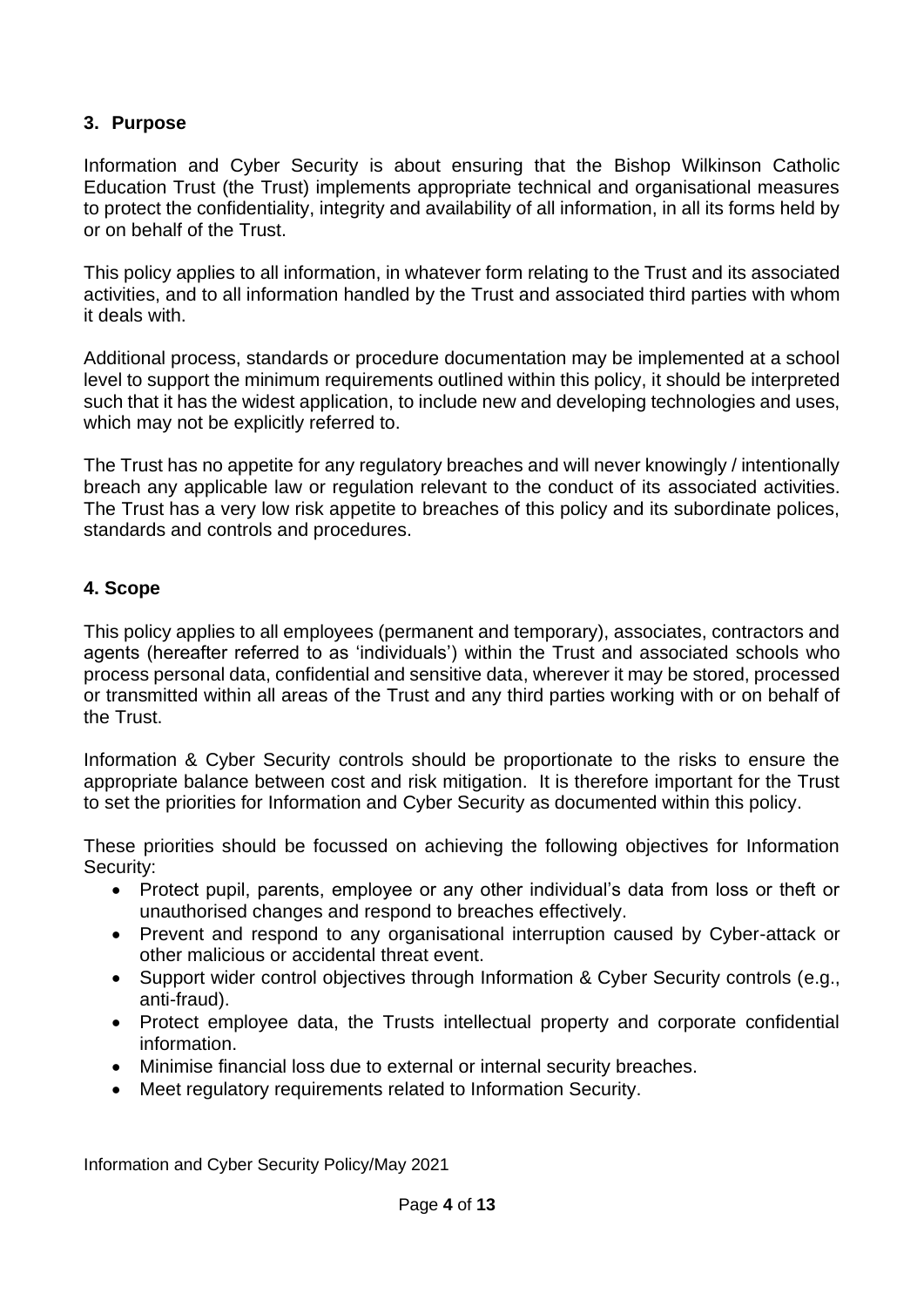# <span id="page-4-0"></span>**5. Policy Statement**

The Trusts reliance on information in its widest sense and our school's community's concerns about Cyber Security is why the Trust seeks to minimise, as far as is practicable, the risks to information in all our processes and systems. How information and Cyber risks arise can be found at Appendix 1.

Whilst low level 'issues' are inevitable and part of undertaking our day-to-day functions, we have no appetite for:

- Any compromise of 'confidential' information that would have a significant detrimental effect upon the Trust; or
- Any large scale or prolonged systemic breaches of 'confidential' information, for example any education records or data relating to employees or third-party partners.
- Any unavailability of any business systems beyond their defined recovery time objectives.
- Significant non-compliance with any relevant regulatory legislation or scheme rules, including the Data Protection Act and related legislation. "Significant" in this context means that the non-compliance could attract material financial penalties.

To ensure the effectiveness of our security framework, the Trust relies on adequate line functions, including monitoring and assurance functions, within the Trust and associated schools. The 'Two Lines of Defence' model is a way of explaining the relationship between these functions and as a guide to how responsibilities should be divided:

- **the first line of defence –** functions that own and manage risk, e.g., Teaching and support staff.
- **the second line of defence** functions that oversee or specialise in risk management and compliance e.g., Head Teachers, School SLT, IT Manager, Data Protection Officer, HR Manager

# <span id="page-4-1"></span>**6. Information Classification**

An information classification scheme is one of the critical components of good Information Security and is a fundamental step in protecting against the risks associated with the unauthorised disclosure, use or loss of Trust information. An information classification scheme assists in determining the value and sensitivity of information as well as the protective measures to be applied.

Each associated school within the Trust, its associated schools, as well as the Trust Board, must identify its information assets and should classify them in line with the Classification Scheme (See table below).

Higher value assets (confidential) must be appropriately protected from threats.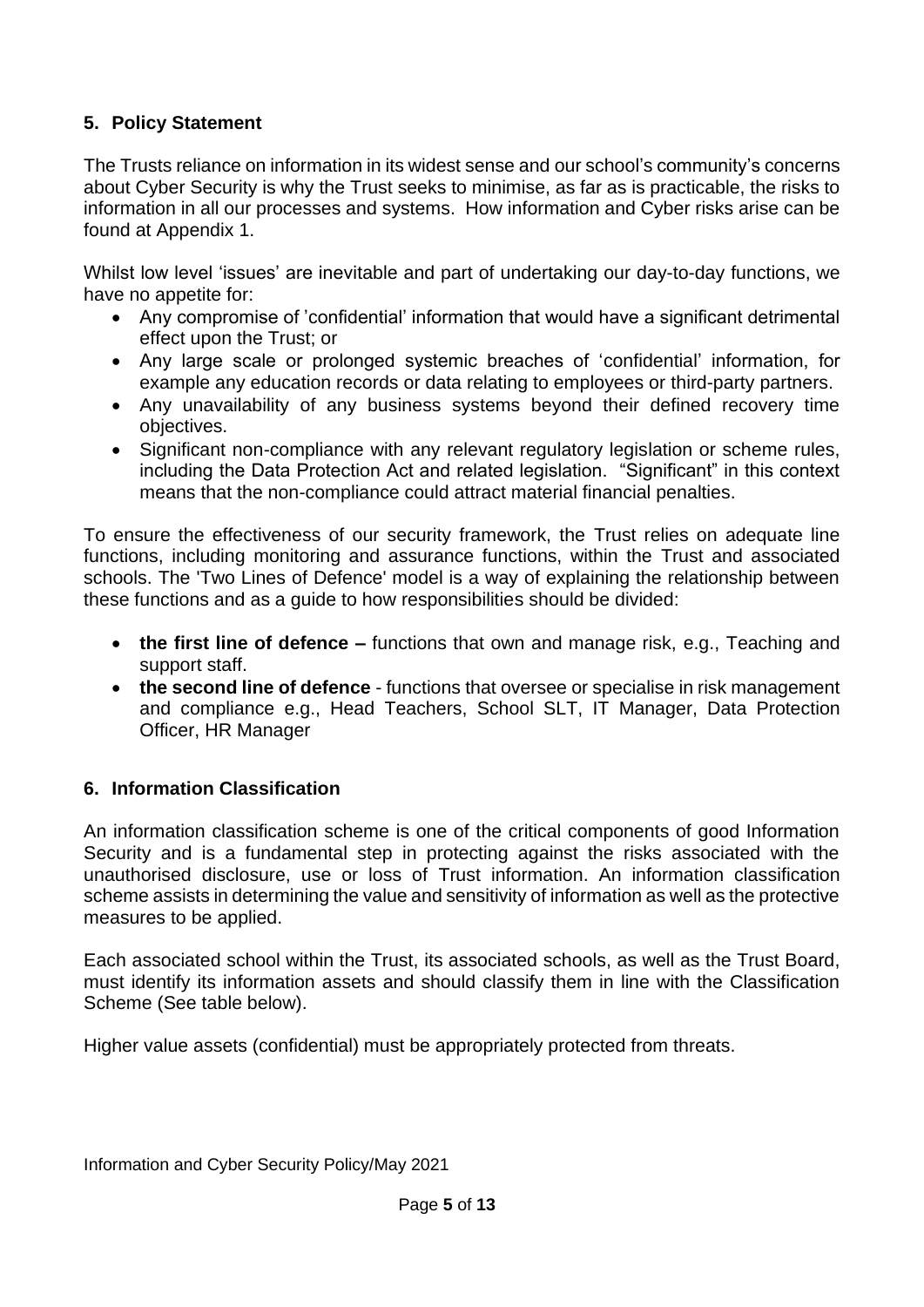| <b>Classification</b><br><b>Scheme</b> | <b>Definition</b>                                                                                                                                                                                                                                                                              | <b>Examples</b>                                                                                                                                                                                     |
|----------------------------------------|------------------------------------------------------------------------------------------------------------------------------------------------------------------------------------------------------------------------------------------------------------------------------------------------|-----------------------------------------------------------------------------------------------------------------------------------------------------------------------------------------------------|
| Confidential -<br><b>RED</b>           | Sensitive in nature, carries a risk to<br>Privacy of either the Trust or an<br>individual. If confidentiality<br><b>is</b><br>breached could lead to significant<br>financial penalties, reputational<br>damage or emotional distress and<br>physical and material damage to an<br>individual. | Trust sensitive and or personal<br>data relating to Pupils. Particularly<br>confidential data is that relating to<br>pupil's health, SEND statement,<br>Pupil premium or free school<br>meals data. |
| Internal Use<br>Only - AMBER           | Everyday information related to the<br>functional activities<br>undertaken<br>within a school/ and or the Trust.<br>the<br>This .<br>would<br>default<br>be<br>classification. There could potentially<br>be some minor impact if the<br>information were disclosed outside<br>of the Trust.   | Meeting notes, agendas, calendar<br>information<br>(non-confidential),<br>internal memos and emails etc.                                                                                            |
| <b>Public</b><br>$\blacksquare$        | Public Information with no impact if                                                                                                                                                                                                                                                           | Publicity communications, public                                                                                                                                                                    |
| <b>GREEN</b>                           | disclosed.                                                                                                                                                                                                                                                                                     | accounts, press release etc.                                                                                                                                                                        |

# <span id="page-5-0"></span>**7. Information & Cyber Risk Management**

Information Security and Cyber risks identified must be assessed, documented and action plans developed where remediation or mitigation activity is required.

Information risks should be assessed regularly in the context of the Trust and associated school's activities including but not limited to:

- The introduction of major new technologies.
- Using the services of external providers.
- Permitting access to the Trusts critical systems by external individuals.
- Granting access to systems from external locations.
- <span id="page-5-1"></span>• Material audit findings or major incidents/ breaches.

# **8. Information & Cyber Security Education / Awareness**

Specific security awareness programmes must be undertaken to promote Information & Cyber Security awareness to all individuals who have access to information.

This training must be included in the induction of new starters (within 4 weeks) and be refreshed regularly (at least every 12 months) and include tailored and appropriate security messages.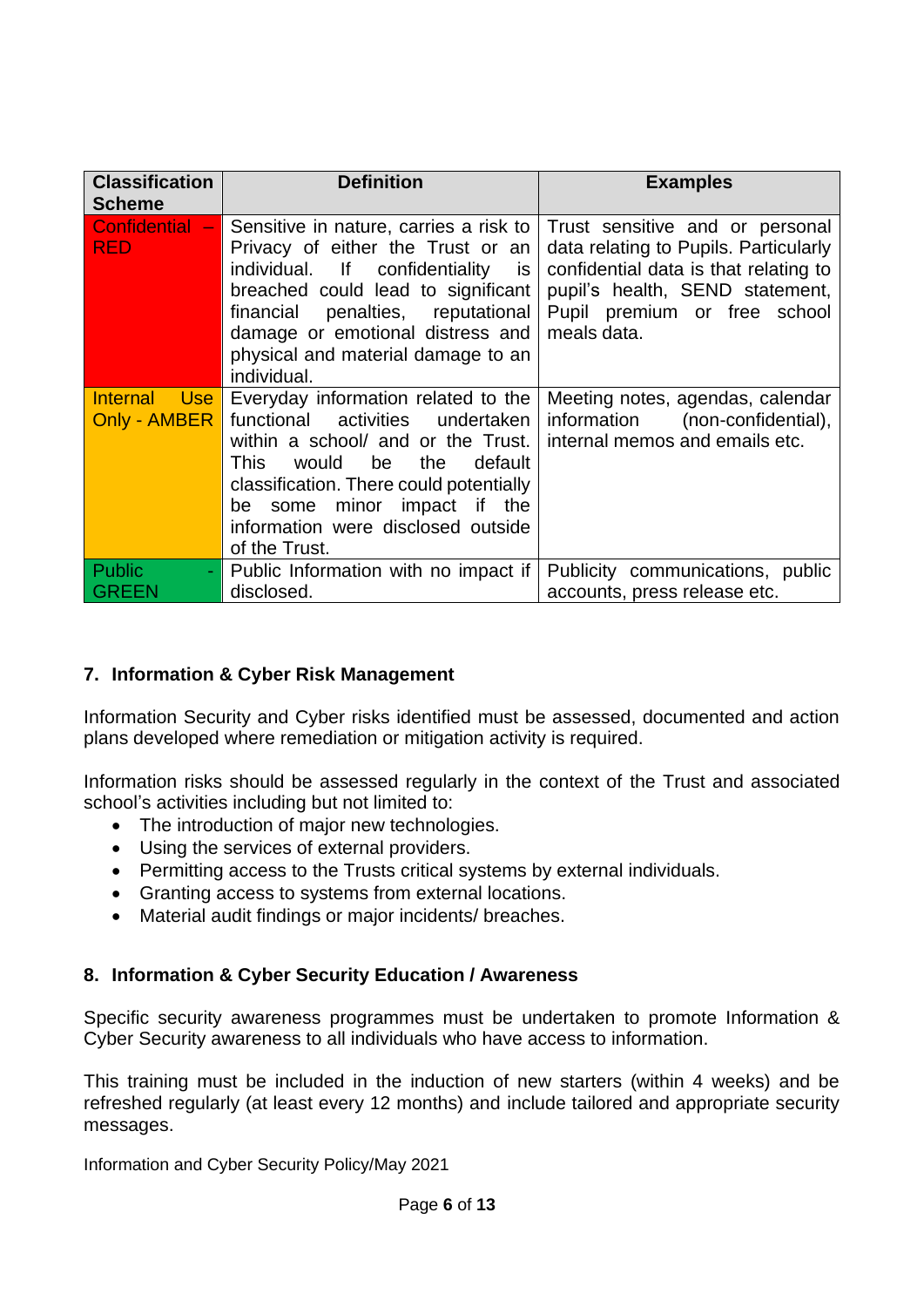# <span id="page-6-0"></span>**9. Data Privacy by Design (and default)**

The Trust has implemented appropriate technical and organisational measures for ensuring that, by default, only personal data and information which is necessary for each specific purpose of the processing is processed. Our obligation applies to the amount of personal data collected, the extent of its processing, the period of its storage and its accessibility. Such measures should ensure that personal data is only made accessible to the relevant areas and not issued to an indefinite number of entities or persons.

# <span id="page-6-1"></span>**10. Data Protection Impact Assessments (DPIA)**

#### **What is a Data Protection Impact Assessment?**

- This is a process to help us identify and reduce the data privacy risks of a project or a change and should be used throughout the development or implementation of a project / change.
- It enables us to analyse how a project or a change may affect the privacy of individuals involved systematically.
- They should also be applied to new projects and any change item that creates or increases risk to personal data. This to allow greater scope for the project needs to be implemented.
- They should also be used when planning changes to an existing system or BAU process.
- The DPIA should ensure privacy risks are minimised whilst allowing the project / change to meet its objectives.
- Risks can be identified early in the project / change by analysing how data will be used (risks to data subjects such as potential for damage or distress).
- It should also assess the corporate risks to our Company such as the financial and reputational impact of a breach arising from the project (higher risk projects that are likely to be more intrusive are likely to have a higher impact on privacy.

Our DPIA processes should not need to be overly complex or time consuming, but there is an expectation of a certain level of rigour in proportion to the privacy risks arising from the process or project under review.

# <span id="page-6-2"></span>**11.Control Framework**

A comprehensive, risk driven control framework for Information and Cyber Security has been established and implemented in line with business risk appetite and achievement of business goals.

The framework incorporates the minimum requirements set out in Appendix 2 of this policy.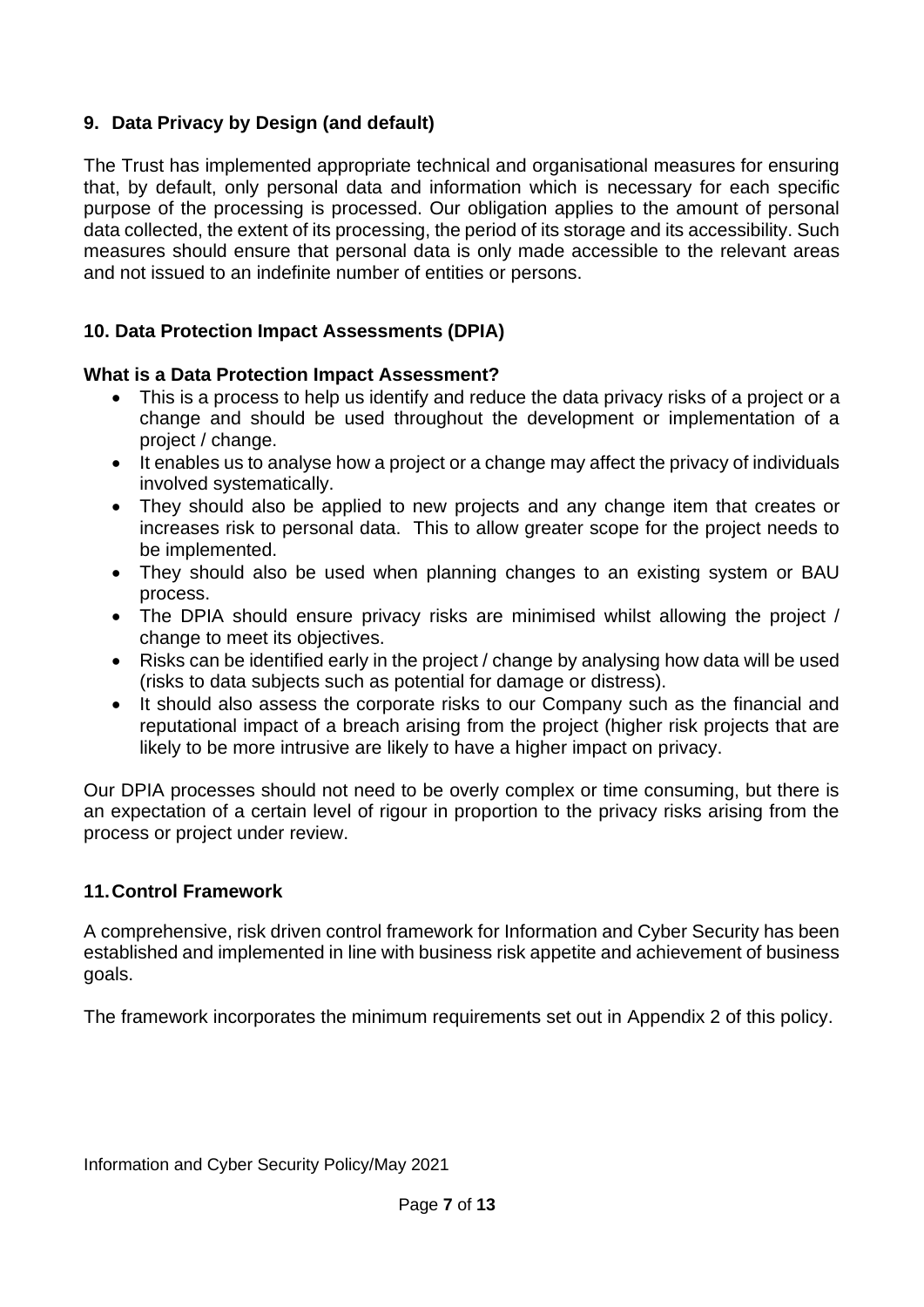# <span id="page-7-0"></span>**12.Third Party Management**

Third party access to Company information must be restricted to authorised persons only. Third parties and service providers must be:

- Uniquely identified, typically by business owners.
- Be subjected to a due diligence/ data assurance check to ensure adequate controls are in place to protect information appropriately.
- Categorised from an Information Security risk perspective.
- Governed by contracts.
- Monitored in terms of security performance.

# <span id="page-7-1"></span>**13.Incident Management**

All employees, and any third parties working for or on behalf of the Trust must report any security breach or incident affecting the Trust to their line manager, Headteacher, IT Manager or DPO immediately they become aware of it.

The Trust will report the necessary details of data and information security breaches, to any relevant regulator or regulated partner in accordance with applicable legislation and regulations.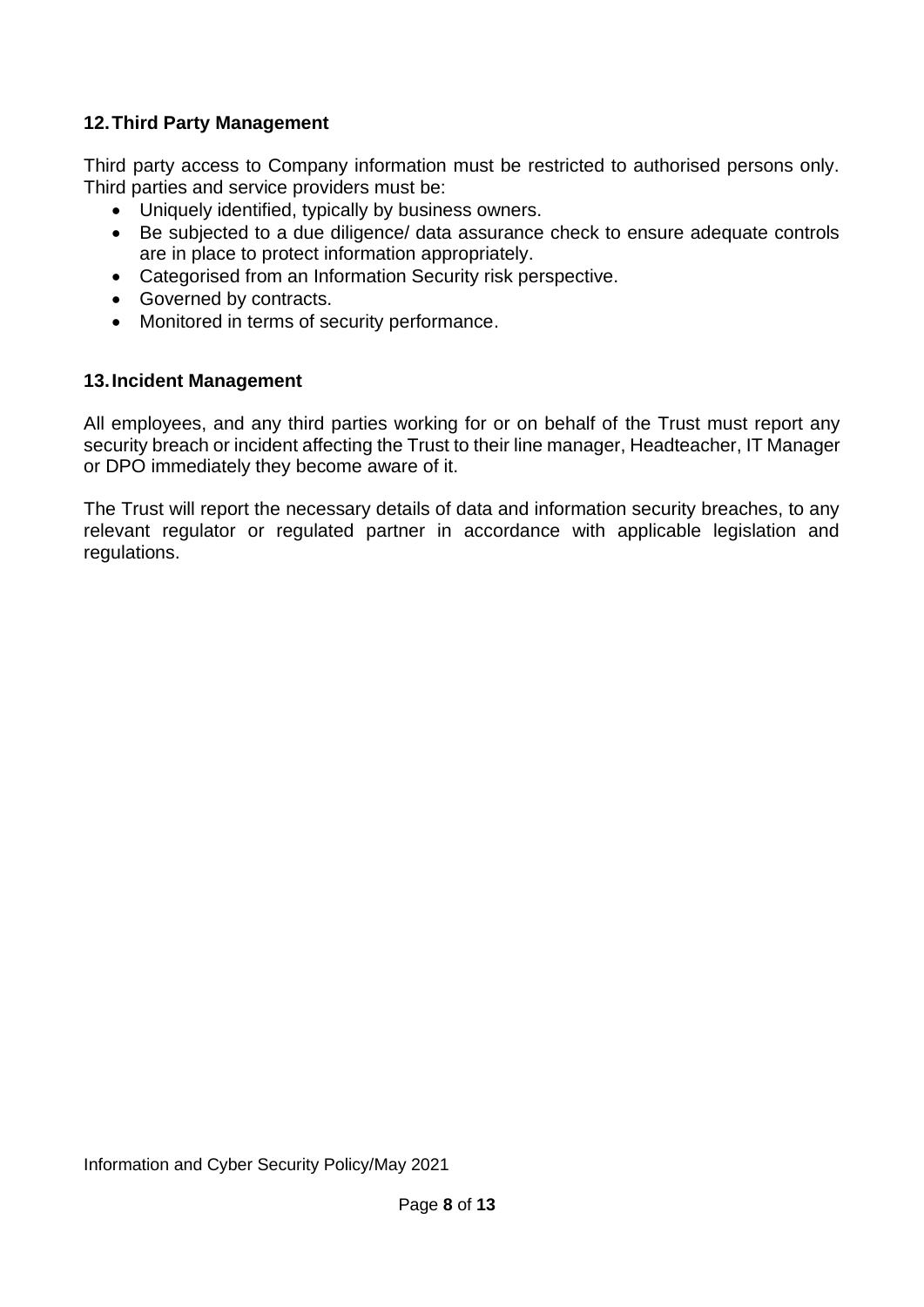#### <span id="page-8-0"></span>**Definitions**

**Availability** means information being accessible and usable upon demand.

**Trust** means the Bishop Wilkinson Catholic Education Trust and associated schools who process confidential information, personal data or information as part of its functional requirements.

**Cyber Security** means the ability or capability, to protect and/or defend information and communications systems and the information contained therein against damage, unauthorized use or modification, or exploitation.

**Confidentiality** means ensuring that information is not disclosed to users, processes, or devices unless they have been authorized to access the information.

**DPIA Data Protection Impact Assessments** 

**Integrity** means information, an information system, or a component of a system has not been modified or destroyed in an unauthorised manner.

**Issues** are events which have occurred or are certain to occur which need to be managed.

**Classification** in the context of Information and Cyber Security, is the grouping of information based on its inherent sensitivity and the damage to Trust that would be caused if the confidentiality, integrity, or availability of that information is compromised.

**Malicious Code/Malware** means code intended to perform an unauthorized function or process that will have adverse impact on the confidentiality, integrity, or availability of an information system. Examples of malware include viruses, Trojans, ransomware and worms.

**Risk Appetite** The Trust's risk appetite is the amount of risk that it is willing to accept in pursuit of its strategic objectives. Risk appetite therefore reflects the desire to optimally exploit our opportunities and minimise hazard to an acceptable level.

**Controls** A process put in place to provide reasonable assurance that business objectives will be achieved. It includes all measures and practices used to mitigate exposure to risks.

**Security Event** is a change in the everyday operations of a network or information technology service indicating that a security safeguard may have failed, or a security policy may have been violated.

**Security Incident** is an event that may indicate that any of the Trust's systems or data have been compromised (often found by an analysis of a security event).

**Security Breach** means any incident that may or potentially results in unauthorized access of data, applications, services, networks and/or devices by bypassing their underlying security mechanisms.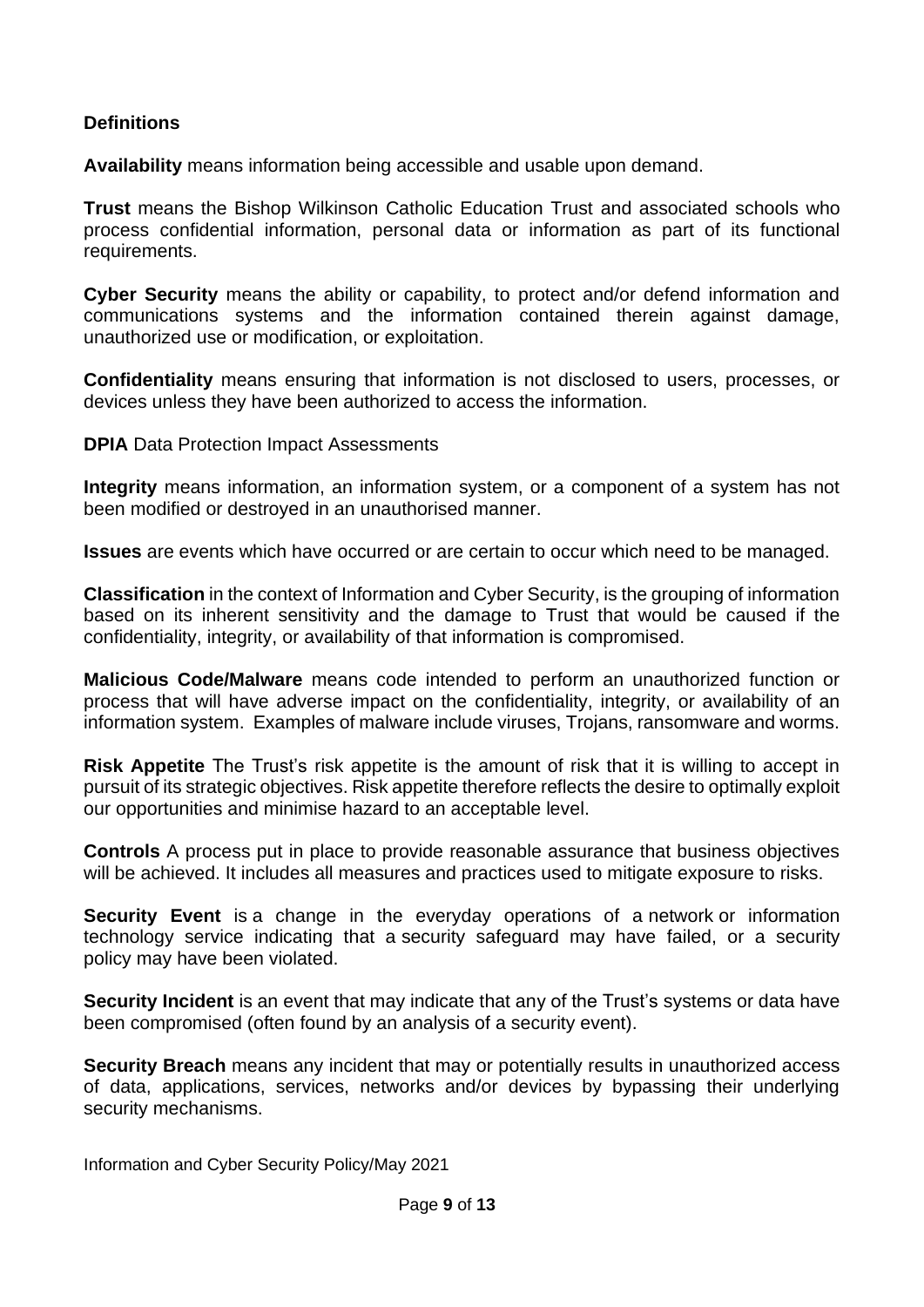**A Data breach** is a security breach in which sensitive, protected or confidential data has potentially been viewed, stolen or used by an individual unauthorized to do so. For example, education records or payroll data.

**Personal Data breach** is a security breach leading to the accidental or unlawful destruction, loss, alteration, unauthorised disclosure of, or access to, personal data transmitted, stored or otherwise processed.

**Personal Data** means data relating to a living individual.

**Special Categories of Personal Information** refers to information relating to an individual's (a) racial or ethnic origin, their political opinions, religious beliefs or other beliefs of a similar nature, whether they are members of a trade union) and

(b) Their physical or mental health or condition, sexual life, the commission or alleged commission by them of any offence, or any proceedings for any offence committed or alleged to have been committed by them, the disposal of such proceedings or the sentence of any court in such proceedings.

**Policy** means the Information and Cyber Security Policy.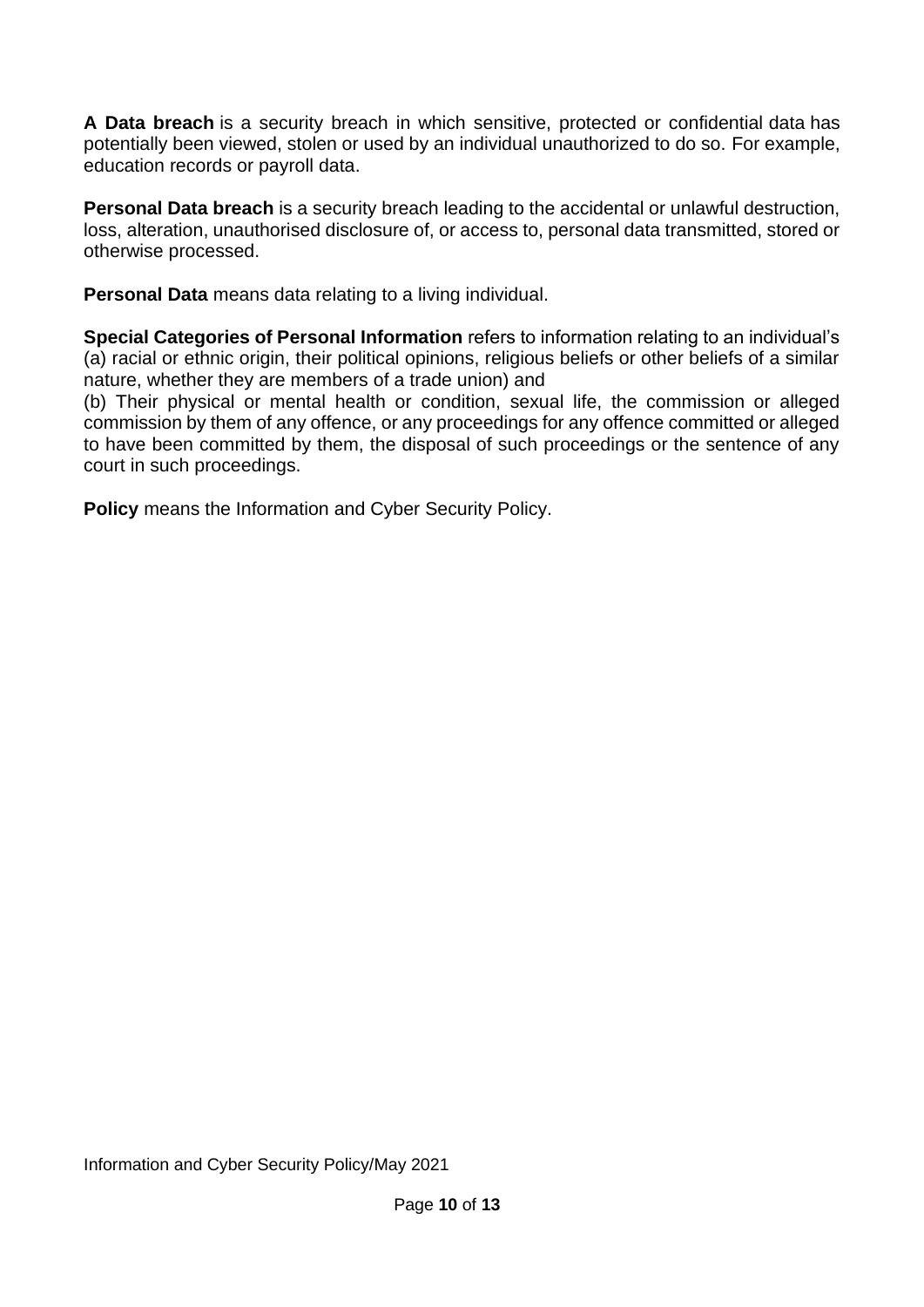# <span id="page-10-0"></span>**Appendix 1 – How Information and Cyber Risks Arise**

The key reasons that lead to Information risks being realised include:

- Lack of ownership and accountability for information, and the processes that handle information in the Trust.
- Lack of ownership and accountability for key systems within the Trust
- Inability to identify critical information and failing to protect it appropriately
- Lack of user awareness, training and education on the threats to information
- Poor Information Security culture
- Poor understanding of the regulatory requirements for dealing with personal data
- Not including security requirements in the systems development lifecycle
- Lack of investment in IT security control
- Poor control selection due to inadequate risk analysis
- Poor change control and management
- Lack of effective monitoring of the control environment
- Inability to respond swiftly to minimise the impacts of security breaches
- Poor control environments at third parties who transmit, store or process the Trusts information
- Poor user behaviour and use of IT
- Poor control over portable devices (laptops, iPads etc.), whether Trust or employee owned
- Lack of appropriate security over premises
- "Hacking" attacks, often described as 'Cyber' attacks. Where these use new techniques or technology (also known as 'zero-day' exploits), these can cause significant reputational and financial damage. Often no immediate mitigation is available.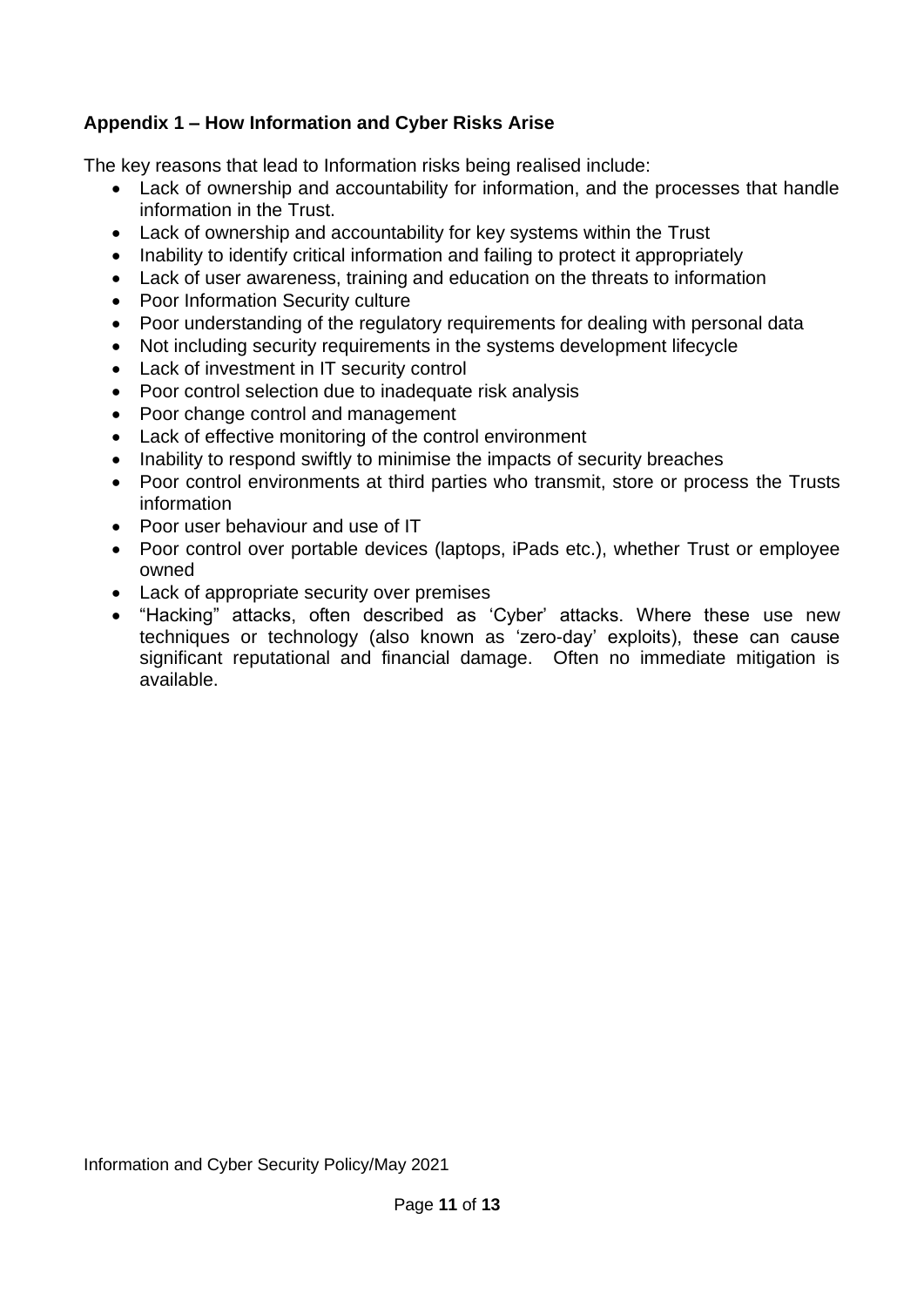# <span id="page-11-0"></span>**Appendix 2- The Control Framework**

The following requirements must be included and maintained as part of the Trust's framework for controlling Information and Cyber related risks:

#### **The Management of IT and Information Assets**

A management process must be implemented to ensure that only proven, reliable and approved hardware and software is used within the Trust. Essential information about hardware and software should be recorded in inventories and software licensing requirements met. Reference should be made to the Trusts Data Protection Impact Assessments (DPIA) that ensures any changes (or projects) that relate to Information Security are assessed consistently and in line with regulatory and company requirements.

#### **Identity and Access Management**

Access to information must be restricted to authorised individuals and enforced accordingly. Access should be provided on a 'least privilege' basis and withdrawn when no longer needed.

All users must be authenticated by using User IDs and passwords and, for critical systems, by strong authentication mechanisms (e.g., smartcards or tokens) before they can gain access to information.

Privileged access (i.e., access authorities more than those available to a general user) must be subject to additional controls, including logging and monitoring, where this is technically feasible.

Access authorities must be periodically reviewed to ensure that users still require them and that they are appropriate for their role. Privileged access authorities must be similarly reviewed, but at more frequent intervals.

# **Physical and Environmental Security**

Physical access to environments housing critical IT facilities, computer installations, networks and computer equipment must be restricted to authorised individuals.

Such environments must be adequately protected against relevant natural hazards.

#### **System Configuration**

Systems and networks must be configured to prevent unauthorised or incorrect updates, to ensure that systems and networks operate as intended, are resilient to component failure (where justified by business criticality) and do not compromise Information Security.

#### **System Monitoring**

Critical systems must be monitored to identify and mitigate security risk events.

#### **Management Reporting**

Critical areas of the Trust and associated schools must report on the security condition of their environment to the Trust IT director/Board.